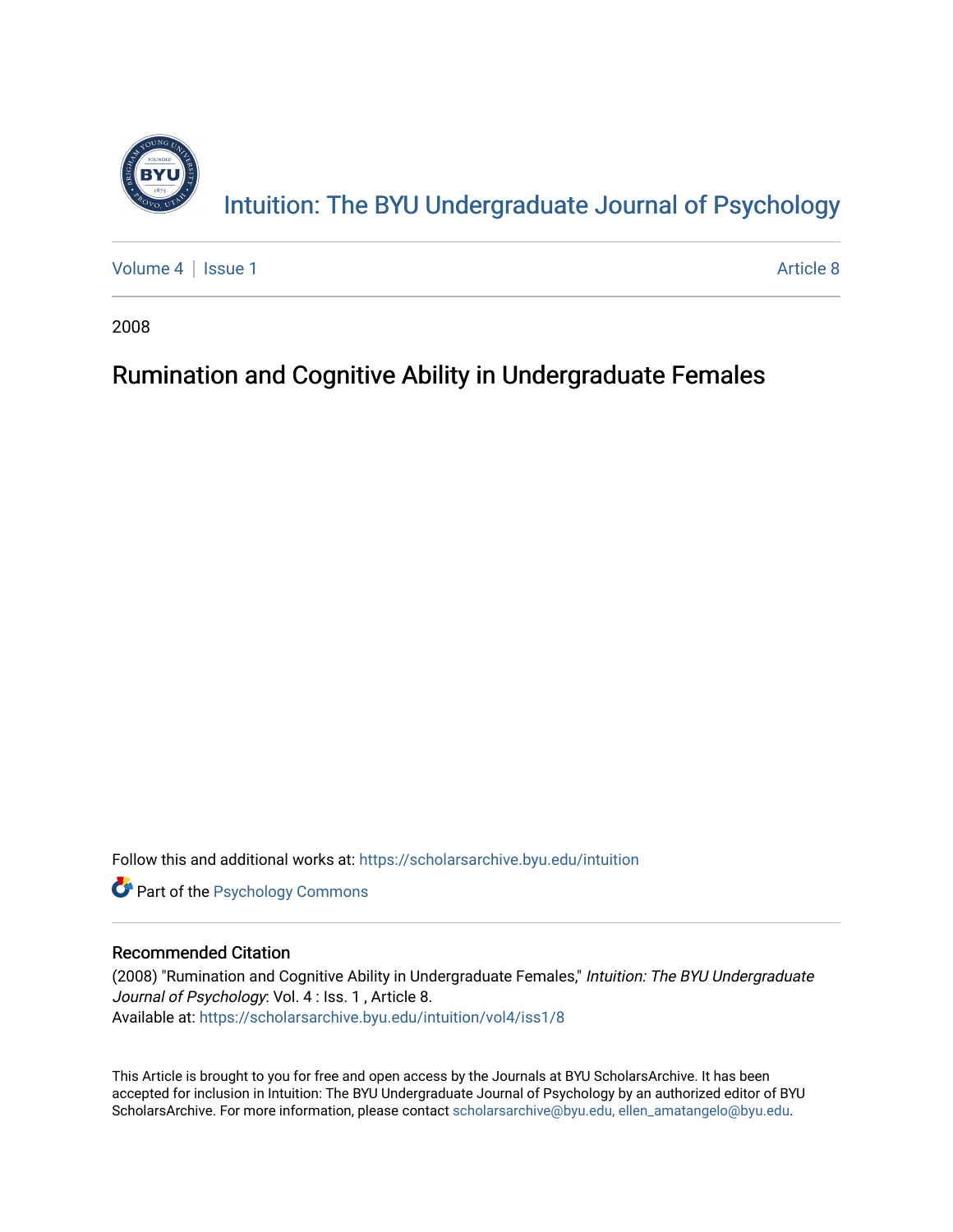# **Rumination and Cognitive Ability in Undergraduate Females**

Hayley Jensen, Stephanie Johnston, Jaclyn Kahrs, Haliaka Kauwe, & Michelle Knight

ABSTRACT- *The present study investigated the hypothesis that rumination, induced through a negative-based self reflection questionnaire would hinder cognitive ability in undergraduate females, as measured by an anagram test. Sixty-eight females from Brigham Young University took an anagram test and filled out the Beck Depression Inventory, the Burns Anxiety Inventory, and Rumination Responses Scale. Thirty-seven of these participants also filled out a Rumination Induction Questionnaire (RIQ) before*  taking the anagram test. Manipulation checks indicated *that the Rumination Induction Questionnaire was an ineffective method for inducing rumination. Results did not support the original hypothesis. Instead, results showed that those who took the RIQpeiformed no different on the anagram task than those who did not. Additionally, ruminators and non-ruminators performed no differently from one another, indicating that there was no causal role between rumination and anagram performance. The study also supported previous research finding; that rumination,*  anxiety, and depression are strongly related. Possible limi*tations and suggestions for future research are discussed..* 

**D** umination is a repetitive focus on one's own  $\mathbf I$  circumstances and the causes and consequences of the resulting mood. Ruminators continually focus on their own thoughts, feelings, and behaviors. Although individuals may engage in positive or neutral rumination, this coping style is more often associated with negative thought processes (Ward, Lyubomirsky, Sousa, & Nolen-Hoeksema, 2003). Rumination is strongly linked to depression and dysphoria. Indeed, those who engage in rumination are at greater risk for developing depression and often suffer from more severe depression than those who do not ruminate (Lyubomirsky & Nolen-Hoeksema, 1995). Dysphoric individuals who engaged in distraction activities showed less depressive symptoms and solved problems more effectively, compared to those dysphoric individuals who engaged in rumination (Lyubomirksy, Caldwell, & NolenHoeksema, 1998). Additionally, there seems to be a difference between depression and depression in combination with rumination. Rumination, when paired with a depressive state, is more likely to impair concentration, as well as performance in school work and general day to day activities (Lyubomirsky, Kasri, & Zehm, 2003). This impairment is likely the cause of one's negative feelings.

Rumination is the depressed individual's attempt to overcome negative feelings. People often believe that an inward-focused coping style, such as rumination, will lead to greater insight concerning their problems. Ruminators often ponder the answers to questions such as "Why am I feeling depressed?", "What does it mean when I feel this way?", and "Why can't I stop feeling this way?" Depressive ruminators dwell on personal mistakes and inadequacies, and they focus on their feelings of hopelessness and isolation (Davis & Nolen-Hoeksema, 2000). Compared to depressed individuals who were not induced to ruminate, depressed ruminators believed they were reaching a greater understanding concerning the circumstances that were causing them to feel depressed (Ward et al., 2003). In reality, this ruminative coping style led to negative and ineffective solutions to the individual's problems. Attempts to clarify reasons behind troubles only generated inefficient results for the ruminator (Ward et al., 2003).

Compared to individuals who engaged in a distraction task, self-focused ruminators were found to entertain more negative thoughts and distorted interpretations of events. Additionally, these individuals had more negative expectations for the future and generated poorer solutions to interpersonal problems (Lyubomirsky et al., 1995). Ruminators not only experienced more severe depression and dysphoria,

1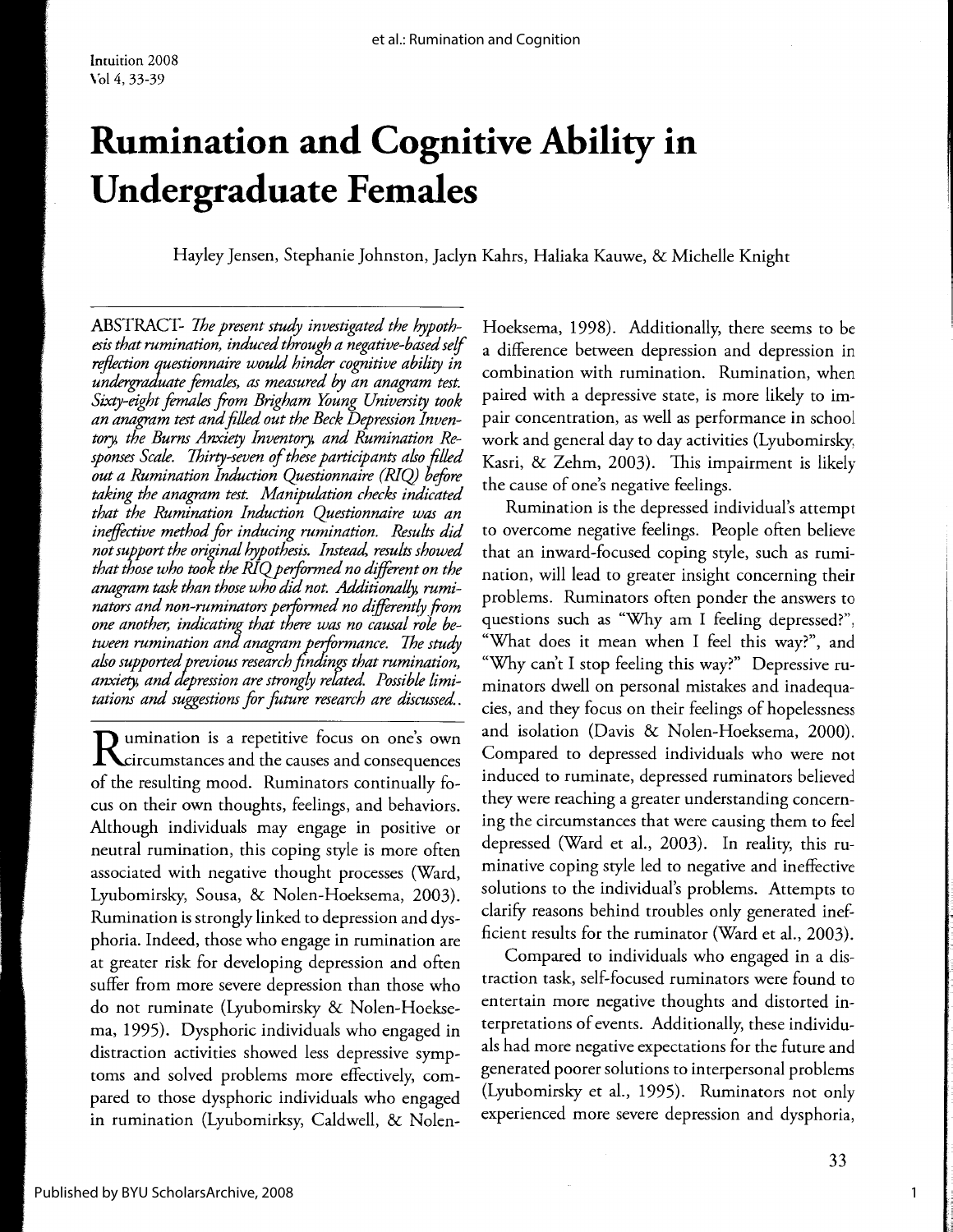but they also had more negative interpretations of their situations and more difficulty finding solutions to their problems. Studies have shown that depressed individuals have a lower ability to interact effectively with other people when put into a social environment. Rumination may contribute to this: when individuals are constantly replaying thoughts and memories in their mind, they lose focus and hinder their social problem solving skills (Goddard, Dritschel, & Burton, 1996; Kao, Dritschel, & Astell, 2006). This may only serve to add to the depressive state of mind, as ruminators then will wonder why they have difficulties socializing with other people.

Rumination disrupts the initiation of behaviors that may help solve the everyday challenges associated with socializing. This may be the result of reduced confidence and satisfaction with solutions, as well as a decreased willingness to commit to solutions (Ward et al., 2003). People engaged in ruminative responses do not take action to change their situation; instead, they spend much of their time focusing on how bad they feel and wondering "Why me?" (Davis & Nolen-Hoeksema, 2000). Due to the fact that ruminators primarily focus on their negative, depressed, and anxious thoughts or feelings, they lack self-effectiveness (Bandura, 1986, as cited in Ward et al., 2003). As a result, ruminators tend to feel less motivated to try to resolve their predicaments. Not only do ruminators have difficulty initiating the very behaviors that will help them escape the vicious cycle of depression and rumination, but they also withdraw from, or avoid altogether, activities which they would normally enjoy (Ward et al., 2003). Given rumination's negative impact on social problem-solving, this coping style may also have a negative impact on cognitive problem solving.

In a memory study, depressed college students were evaluated on rumination and their ability to recall a passage. Results showed that the more a participant recorded mind lapses, the worse the individual performed on the memory recall test. These mind lapses measure rumination by providing evidence that the participant's negative thoughts were distracting them from the memory recall test (Hertel, 1998). Dysphoric ruminators experience impaired concentration on academic tasks, including reading and answering questions, listening to a lecture and digesting the information, and proofreading a paper (Lyubomirsky et al., 2003). It seems this is the result of rumination taxing the individual's cognitive capacity. Those individuals who were depressed and focusing on what is wrong with them- why they feel the way they do and why they can't snap out of the mood they are  $in -$  found their ability to concentrate significantly diminished. More specifically, these individuals spent more time on the tasks, reported more frequent interfering thoughts, and displayed somewhat poorer performance on the tasks (Lyubomirsky et al., 2003).

Further research has suggested that women are affected more by rumination and perform poorer on the tasks (Lyubomirsky et al., 2003). There seem to be dear gender differences between men and women for depression and rumination. This dichotomy first becomes apparent in the adolescent years. Adolescent girls engage in co-rumination more often than their male counterparts (Rose, 2002). As girls and boys mature, girls are also more likely to develop depression as well as engage in ruminative thought processes. These traits characteristic of adolescent girls are carried into adulthood, as there is increasing evidence that women suffer from depression much more often than men (Papadakis, Prince, Jones, & Strauman, 2006). Studies testing gender differences in rumination have also been consistent in finding that females report a more ruminative response style than males (Goldman, 2005; Mezulis, Abramson, & Hyde, 2002).

Furthermore, research suggests that men are much less likely to recount or be observed in ruminative and depressive states than are women (Buder & Nolen-Hoeksema, 1994; Nolen-Hoeksema, Morrow, & Fredrickson, 1993; Nolen-Hoeksema, Parker, & Larson, 1994). In general, males are much more apt to distract themselves from their depression, while females tend to exacerbate their depression (Morrow & Nolen-Hoeksema, 1990). Nolen-Hoeksema, Larson, & Grayson (1999) suggest that women are more vulnerable to depression because they experience more chronic strain, have a greater tendency to ruminate when stressed, and perceive less mastery over their lives. Due to this previous research indicating that females are affected more by rumination, our study focused on women's overall cognitive ability of problem-solving as measured by anagram performance.

We were particularly interested in studying how college-aged women were affected by rumination in their ability to complete the anagram problem-solving task. Zarantonello, Slaymaker, Johnson, & Petzel (1984) found that anxiety led to reduced efficiency in anagram comple-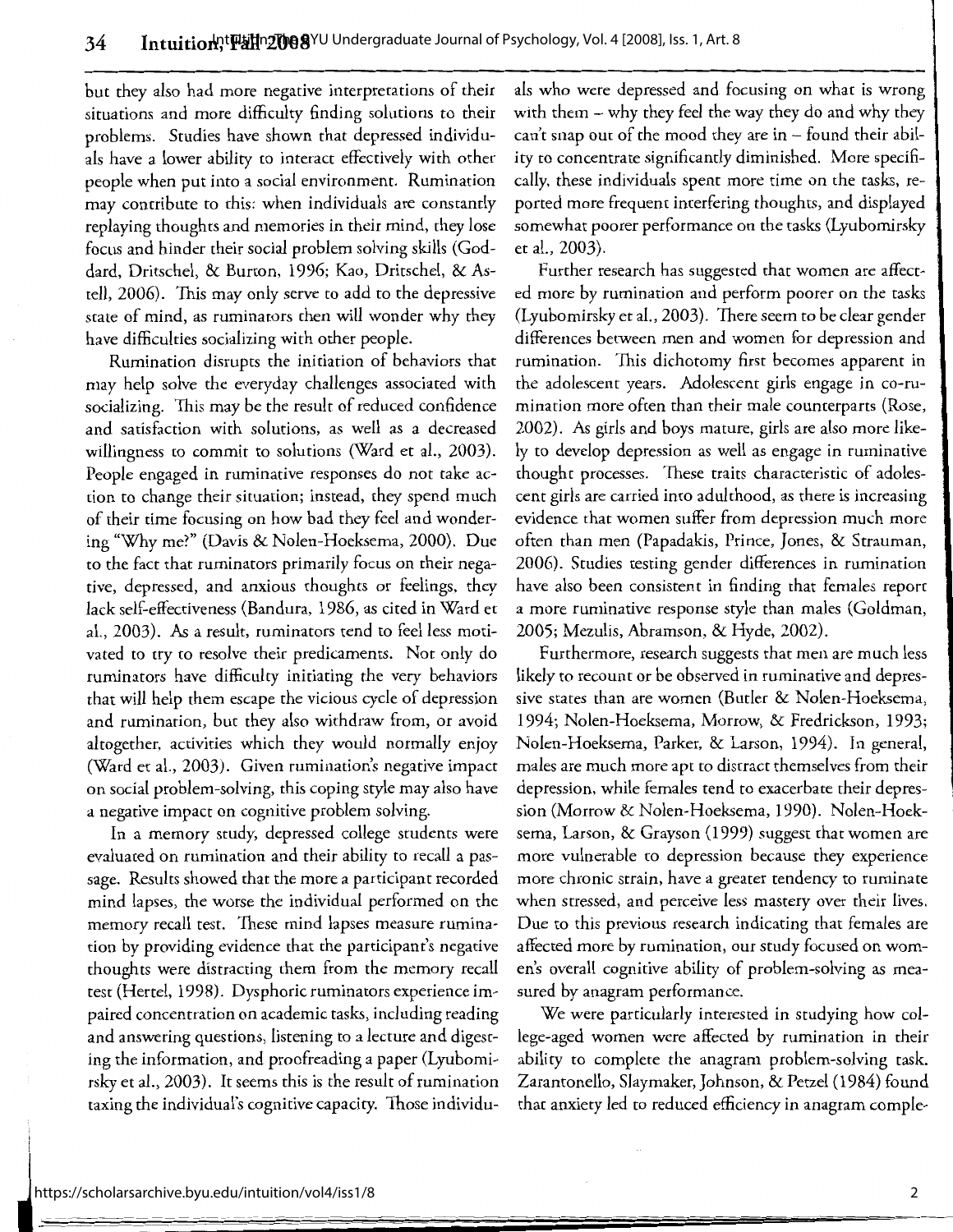**lion,** a test of cognitive problem-solving abilities. Like **anxiety**, rumination is often associated with depression. **Jose as** anxiety negatively affects performance on anagram **mmpletion,** rumination may have similar consequences.  $\mathbf{\nabla}$  hypothesized that rumination, induced through a **negative-based** self reflection questionnaire would hinder **cognitive** ability in undergraduate females, as measured **by an** anagram test. *As* suggested by Lyubomirsky et al. (2003), participants were given a time limit in which to **complete** the anagram task. Also assessed in our study **were** some of the factors that may intervene between a participant's level of rumination and her performance **on** the anagram task. In particular, we administered the **Beck** Depression Inventory and the Burns Anxiety Inven**tory,** as depression and anxiety were potential covariates **in** our study.

# **Method**

#### *Participants*

The participants for our study were recruited from courses at Brigham Young University. We studied sixtyeight female undergraduates. The majority of participants were Caucasian and between the ages of 18 and 28. Participants were recruited through fliers and in-class announcements. Signed consent was obtained upon their arrival for participation. Institutional Review Board approval was obtained.

#### *Materials*

Our study included questionnaires comprised of a Rumination Induction Questionnaire (RIQ), the Beck Depression Inventory (BDI), the Burns Anxiety Inventory (BAI), and the Ruminative Responses Scale (RRS). The Rumination Induction Questionnaire, created by the researchers, consists of nine items and is designed to induce negative-based self reflection in individuals. Questions included:

- 6. What is the worst day you had last week? Why was it so bad?
- 7. What was the most depressing day you have ever had? Why?

9. Think about significant life crises you have personally experienced such as a car accident, death of a family member or friend, natural disaster, etc. Write about your experience and the feelings and emotions you associate with these negative events.

This questionnaire was not scored, as its only purpose was

to induce rumination.

The BDI contains 21 items and the BAI contains 33 items. These inventories assess an individual's depressive and anxious tendencies, respectively. Typical questions from the BDI include:

- 3. 0 I do not feel like a failure.
	- 1 I feel I have failed more than the average person.
	- 2 *As* I look back on my life, all I can see is a lot of failures.
	- 3 I feel I am a complete failure as a person.
- 7. 0 I don't feel disappointed in myself.
	- 1 I am disappointed in myself.
	- 2 I am disgusted with mysel£
	- 3 I hate myself.
- 12. 0 I have not lost interest in other people.
	- 1 I am less interested in other people than I used to be.
	- 2 I have lost most of my interest in other people.
	- 3 I have lost all of my interest in other people.

Questions on the BAI were answered on a four-point scale where O means not at all, 1 means somewhat, 2 means moderately, and 3 means a lot. Typical questions include:

- 1. Anxiety, nervousness, worry, or fear O **1** 2 3
- 7. Difficulty concentrating O 1 2 3
- 21. Butterflies or discomfort in the stomach O 1 2 3
- 31. Headaches or pains in the neck or back O 1 2 3

The RRS consists of 22 items, which serve to indicate the participant's present level of rumination. These questions were also answered on a four-point scale indicating how often participants engaged in particular thoughts or behaviors where 1 means almost never, 2 means sometimes, 3 means very often, and 4 means almost always. Example questions include:

- 6 Think about how passive and unmotivated you feel
- 13 Think about a recent situation, wishing it had gone better
- 14 Think "I won't be able to concentrate if I keep feeling this way."
- 21 Go someplace alone to think about your feelings

Questions on the BDI, BAI, and RRS were scored based on the number circled by participants. Total scores for each separate questionnaire were calculated by adding up all of the circled numbers. All three tests have been used frequently in psychological research. They have been accepted as valid and reliable measures for depression, anxiety, and rumination in the scientific community.

Additionally, a 60-item anagram test was administered for a seven minute time limit. The anagrams chosen were random and unassociated with any particular theme or goal. A clock was used to keep track of the seven minute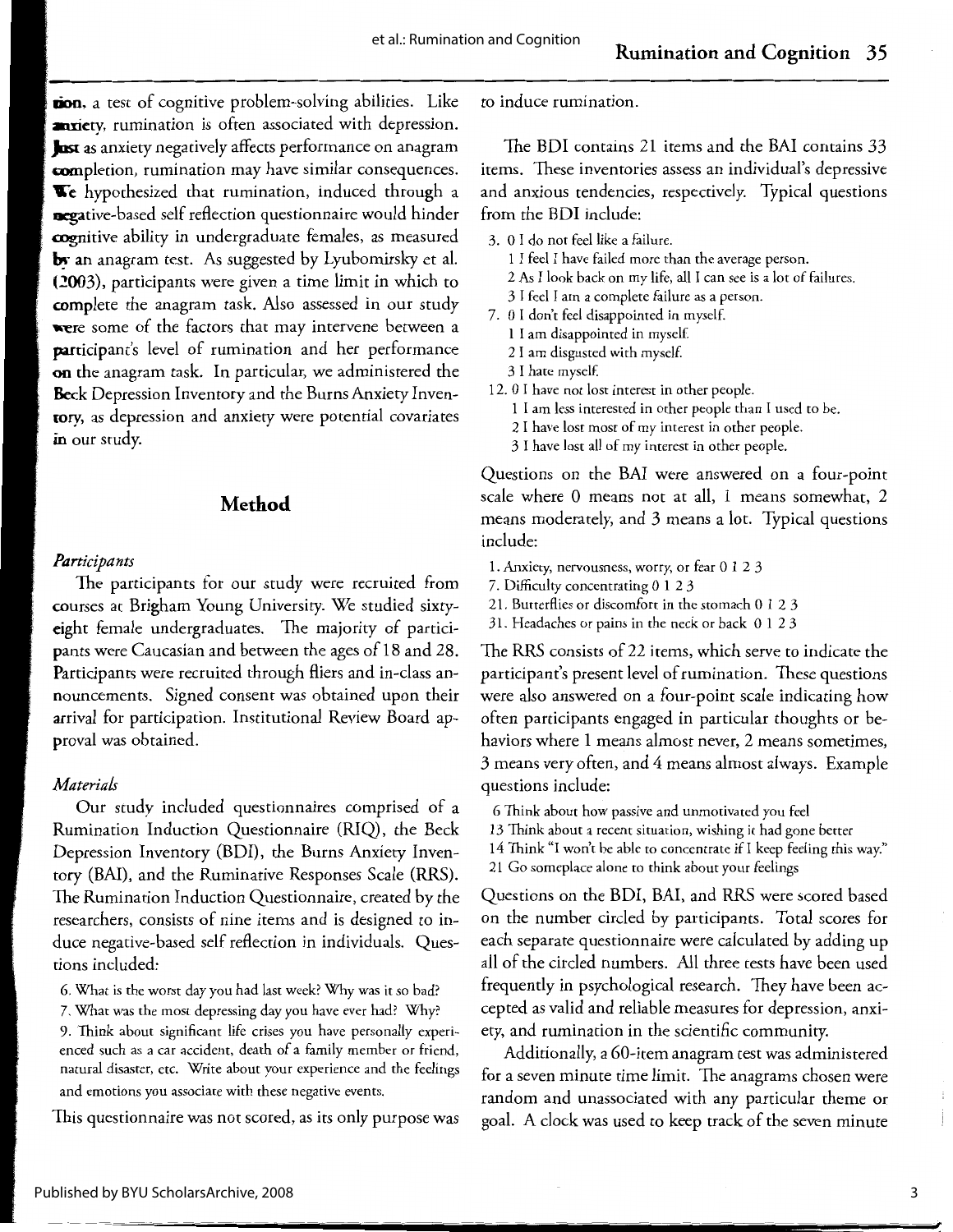test period. The tests were administered with paper and Table 1 Differences Between Participants pencils.

#### *Procedure*

Research participants were randomly assigned to either the experimental or the control group based upon the session or day they came. Upon the participants' arrival, the study was introduced as research on response style and cognitive ability, and participants signed the consent form. Participants in the experimental condition began by filling out the RIQ. There was a ten minute time period for this questionnaire. Following this, participants took the seven minute anagram test. Lastly, these participants filled out the questionnaire containing the BDI, BAI, and RRS. If participants were in the control condition, they followed the same procedure, except they did not fill out the RIQ; they began immediately with the anagram test. Participants who filled out the RIQ were debriefed before they left. These research methods, along with all materials and consent forms, were submitted to and approved by the institutional review board of Brigham Young University.

#### *Data Analysis*

Data was entered and analyzed using Statistical Package for the Social Sciences (SPSS). We used a Between-Subjects Design with covariates. We used the General Linear Model Procedure to analyze the effects of rumination, the independent variable, on cognitive ability, the dependent variable, while controlling for the covariates measured, namely depression and anxiety.

Additional procedures included T-tests, Chi-Square analyses, and Pearson Correlations. Before entering data into SPSS, scores from each questionnaire were tallied by adding the individual responses as dictated by each questionnaire's instructions. Participants had four scores each: depression, anxiety, rumination, and anagram.

# **Results**

Because the researchers attempted to induce rumination in the experimental condition, we used the Rumination Responses Scale as a manipulation check to see if rumination was actually induced. Results showed that

| Variable                   | Experimental<br>Group | Control Group   | p value |
|----------------------------|-----------------------|-----------------|---------|
| Demographics               |                       |                 |         |
| Age                        | 20.757 (1.964)        | 19.258 (1.673)  | .001    |
| Ethnicity (% Caucasian)    | 91.9%                 | 71.0%           | .024    |
| $(\%$ Other)               | 8.1%                  | 29.0%           |         |
| Education (% Freshmen)     | 10.8%                 | 38.7%           | .010    |
| (% Sophomore)              | 27.0%                 | 35.5%           |         |
| (% Junior)                 | 29.7%                 | 16.1%           |         |
| (% Senior)                 | 32.4%                 | 9.7%            |         |
| Manipulation Check         |                       |                 |         |
| Rumination                 | 37.135 (13.639)       | 35.355 (12.716) | .582    |
| <b>Potential Confounds</b> |                       |                 |         |
| Depression                 | 10.081 (7.391)        | 8.065 (6.603)   | .244    |
| Anxiety                    | 26.162 (15.550)       | 23.387 (17.035) | .485    |
| Dependent Variable         |                       |                 |         |
| Anagram                    | 6.081(3.947)          | 6.065(3.768)    | .986    |

there was no significant difference between groups' scores on the RRS, indicating that the manipulation was ineffective (t = .553, p = .582). Furthermore, the control and experimental groups differed significantly in age, class, and ethnicity (see Table I). This implies that our randomization did not work.

Our hypothesis was that rumination would hinder cognitive ability in female undergraduates. As previously mentioned, researchers attempted to induce rumination in the experimental group through a negative-based self reflection questionnaire. Cognitive ability was measured in all participants by a seven-minute anagram test. Results did not support the hypothesis. The difference between

Figure 1 **Mean Anagram Score:** 





*Graph of mean anagram score for control and experimental groups.*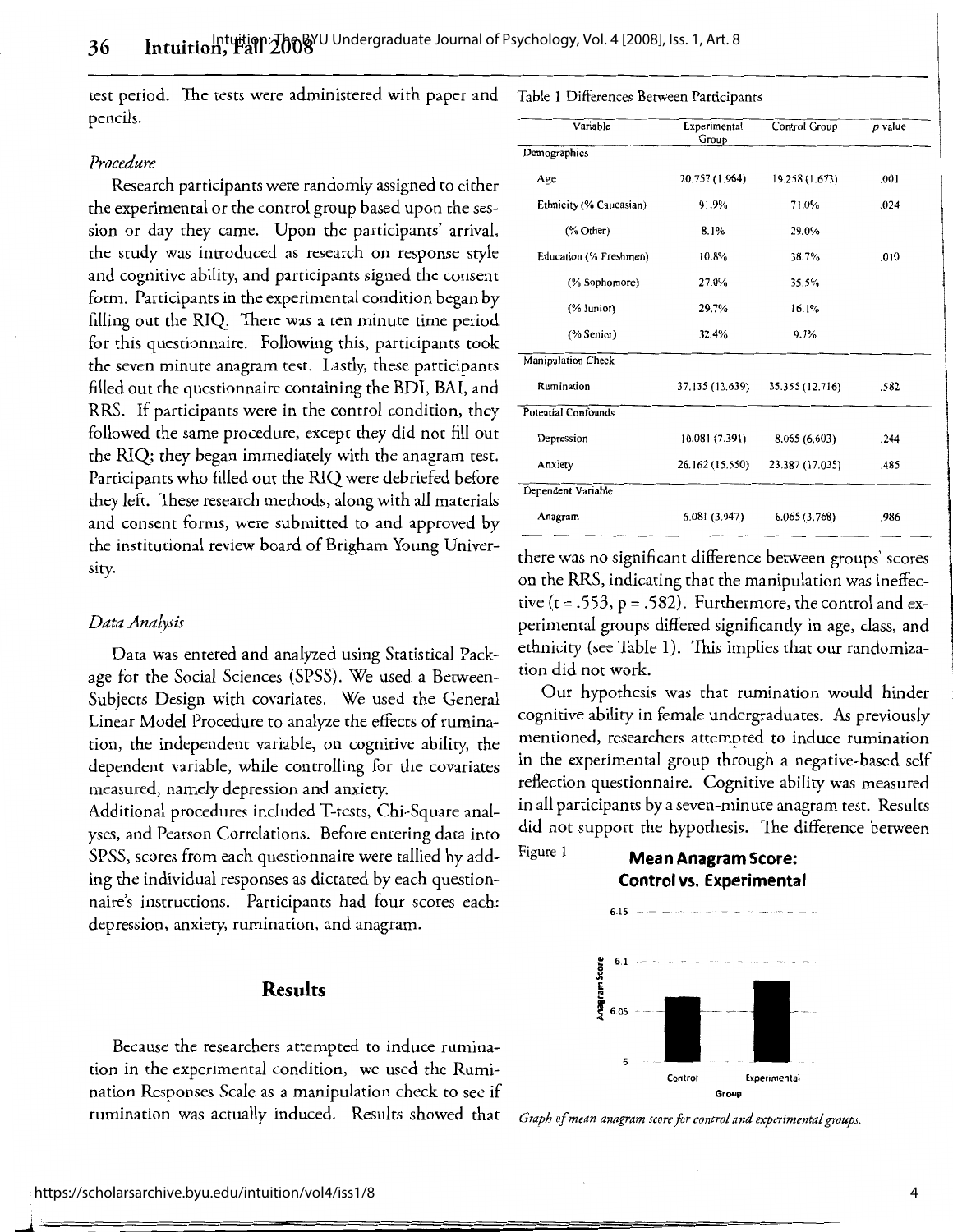|--|--|

| Relationship                     | Pearson Correlation | Significance Level |
|----------------------------------|---------------------|--------------------|
| <b>Rumination and Depression</b> | .749                | p<.001             |
| <b>Rumination and Anxiety</b>    | .636                | p<.001             |
| Depression and Anxiety           | .620                | p<.001             |
| <b>Anagram and Anxiety</b>       | .201                | $p = 0.050$        |

**the** groups was insignificant (p=.986). More importantly, there was no correlation between rumination and anagram scores (Pearson correlation = .028,  $p = .409$ ). Thus, the difference between the control and experimental groups, as well as the difference between ruminators and non-ruminators, was statistically insignificant.

Research suggests that depression, anxiety, and rumination are connected. We included depression and anxiety as covariates. As shown in Table 1, the control and experimental groups were not different in these factors. Table 2 confirms that, consistent with previous studies, there were strong correlations between all three variables. There is also a significant correlation between anagram score and anxiety. Although our main finding concerning rumination and cognitive ability was insignificant, this may be attributed to our ineffective manipulation. It is important to note that no strong relationship was found between rumination and anagram score.

# **Discussion**

We hypothesized that rumination, induced through a negative-based self reflection questionnaire would hinder cognitive ability in undergraduate females, as measured by an anagram test. There was no significant difference in the anagram score of participants in the control group versus the experimental group because the Rumination Induction Questionnaire failed to generate ruminative thoughts and feelings in the experimental group, eliminating our dependent variable. Overall, those that were induced to ruminate were not actively ruminating while taking the anagram test. Therefore, no statistically significant difference was produced between the control and experimental groups in this regard.

More importantly, there was no statistically significant correlation between rumination and anagram score despite evidence for a valid measure of rumination. Like previous research, the Rumination Responses Scale appeared to be a valid measure of rumination as it strongly correlated with both the Beck Depression Inventory and the Burns Anxiety Inventory. However, there was still no positive relationship between rumination and anagram score. Though rumination may affect performance in other cognitive tasks, this result is particularly compelling as it indicates that there is no evidence to suggest that rumination plays a causal role in the cognitive disruption of anagram performance.

# *Limitations*

There were many shortcomings associated with our study which may contribute to the lack of statistically significant results. First, differences in the administration of the exam by different experimenters may have affected results. There was a set protocol for administering the tests. However, as the tests were handed out in new and varying settings the experimenters were put into environments that were unplanned. Questions and comments by participants were brought up in each study presenting the need for instructors to interact with participants in unscripted dialogue. These unscripted dialogues may have affected the results of the participants.

Second, while conducting the experiment we were unable to recruit the desired number of participants through our designated study sessions, which affected the randomization of the study. The environment of the study was meant to be strict and structured, giving the participants a silent room without distraction or interaction among participants. Most of the participants who took the test in these ideal conditions were students of introductory level psychology courses; they constituted a large portion of the control group. Because of recruiting difficulties, there was a lack of participants from Psychology 101, Psychology 111, and History of Psychology courses for the experimental group. Different recruiting patterns took place as a result. Friends and roommates of the researchers became participants, which accounts for the variation in ages and ethnicities. It was through friends and roommates that the majority of the experimental group was established. Therefore, there were significant differences in age and ethnicity between the control and experimental groups, and randomization was not successful. These participants, while given the same tests and questionnaires, were in different environments than the original sessions administered. This difference in environment may have affected overall results, as participants likely felt less re-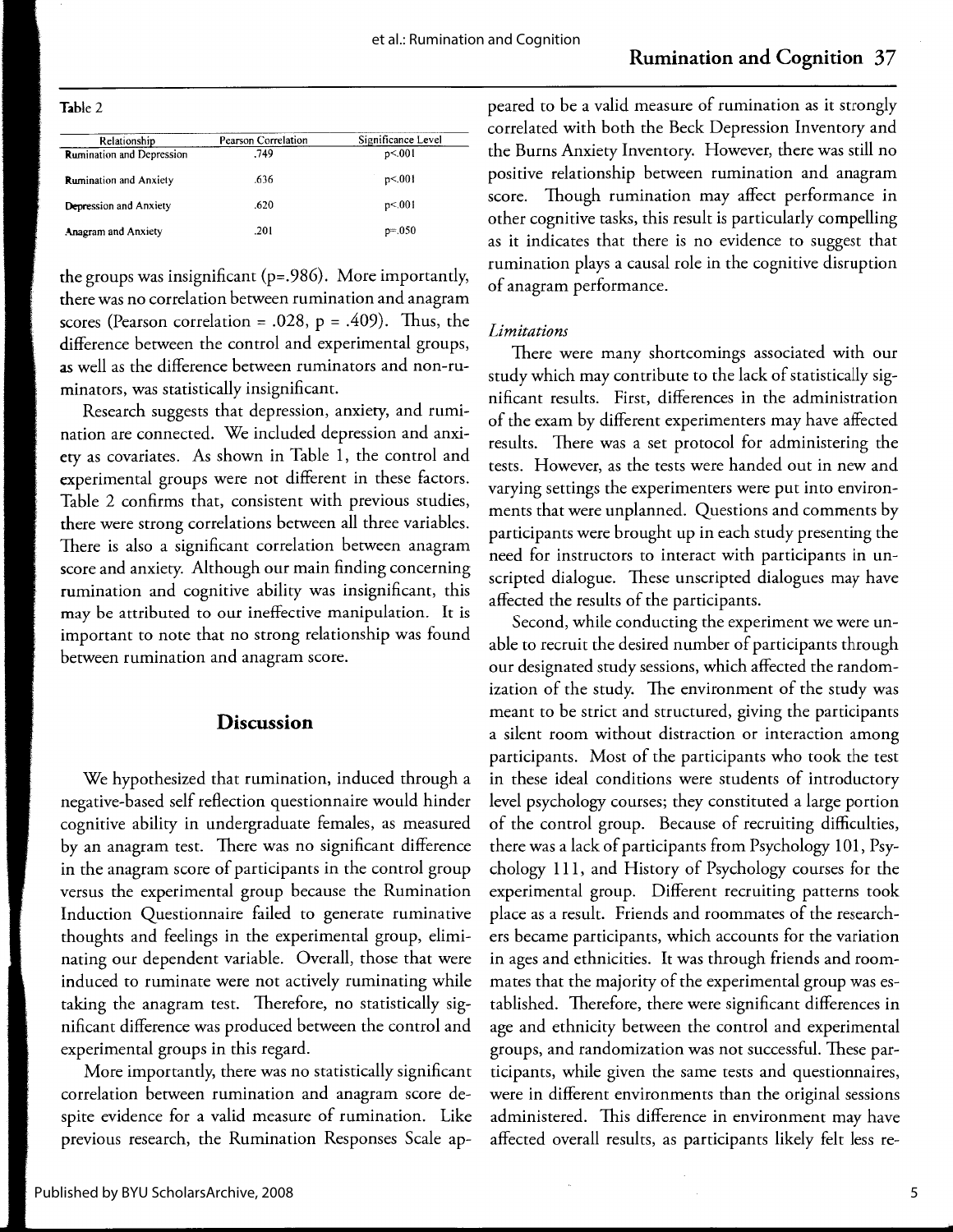served and more relaxed. Under this more casual setting, it is possible that participants may have taken the test less seriously. Overall, randomization did not occur, and it is very likely that these variations in environment were major contributors to the lack of significant findings.

Lastly, the largest limitation and main confound of the study was the Rumination Induction Questionnaire. This questionnaire was created by the researchers; therefore, its effectiveness in inducing rumination was uncertain. We included the Rumination Response Scale as a manipulation check. This scale showed the rumination levels of the participants, enabling us to see the levels of rumination in the control group versus the experimental group. It was important to recognize the levels of rumination to identify whether there was a significant difference in rumination between groups. The results of this scale showed that the groups were not different and that the experimental group did not have increased rumination. Both groups had similar scores on the anagram test. The scale uncovered the weakness of our Rumination Induction Questionnaire, exposing the loss of our independent variable: rumination.

#### *Confounds*

Researchers of other studies have found that individuals who engage in rumination find it more difficult to focus, leading to poorer performance on cognitive tests and abilities. However, we failed to demonstrate that rumination directly affects the underlying cognitive mechanisms of anagram performance. The correlations we found between depression, anxiety, and rumination were consistent with previous research in this area. Individuals who suffer from one of these conditions likely suffers from one or both of the others. Depression, anxiety, and rumination go hand in hand, as the presence of one increases the presence of another. As in previous studies, participants in our research who indicated one of these conditions tended to have one of the other conditions as well.

# *Future Research*

For future research we suggest that the experimenters choose participants that are known to ruminate, instead of attempting to induce rumination. Should experimenters choose to induce rumination we suggest using different methods. Possible ideas might include using more thought provoking questions, using multiple techniques (questions and music), and increasing the amount of time given for the rumination induction. It is also very important that the environment is kept constant through sessions and across conditions. Also, for testing overall cognitive ability, we suggest using other types of tests, such **as**  a memory recall or a reasoning test. Other possible directions for research might include varying the difficulty **<sup>o</sup>** the tasks and varying the time given for the tasks. Understanding the effects of rumination on cognitive ability is important for improving educational systems and **work**  place settings. Being able to recognize rumination **and**  possible coping strategies may help people overcome **their**  ruminative tendencies and perform better in school **and**  work. This recognition also has the potential to reduce the prevalence of depression and feelings of loneliness that accompany rumination.

# **References**

- Bronzaft, A. L. (1977). Anagram solving: Comparison of scores for black and white college students. Psychological reports, 40(2), 654-654.
- Buder, L. D., & Nolen-Hoeksema, S. (1994). Gender differences in responses to depressed mood in a college sample. Sex Roles, 30(5), 331-346.
- Davis, R. N., & Nolen-Hoeksema, S. (2000). Cognitive inflexibility among ruminators and nonruminators. Cognitive Therapy and Research, 24(6), 699-711.
- Goddard, L., Dritschel, B., & Burton, A. (1996). Role of autobiographical memory in social problem solving and depression. Journal of Abnormal Psychology, 105(4), 609-616.
- Goldman, J. L. (2005). Parent socialization of adolescent rumination. US: ProQuest Information & Learning.
- Hertel, P. T. (1998). Relation between rumination and impaired memory in dysphoric moods. Journal of Abnormal Psychology, 107(1), 166-172.
- Kao, C., Dritschel, B. H., & Astell, A. (2006). The effects of rumination and distraction on overgeneral auto-